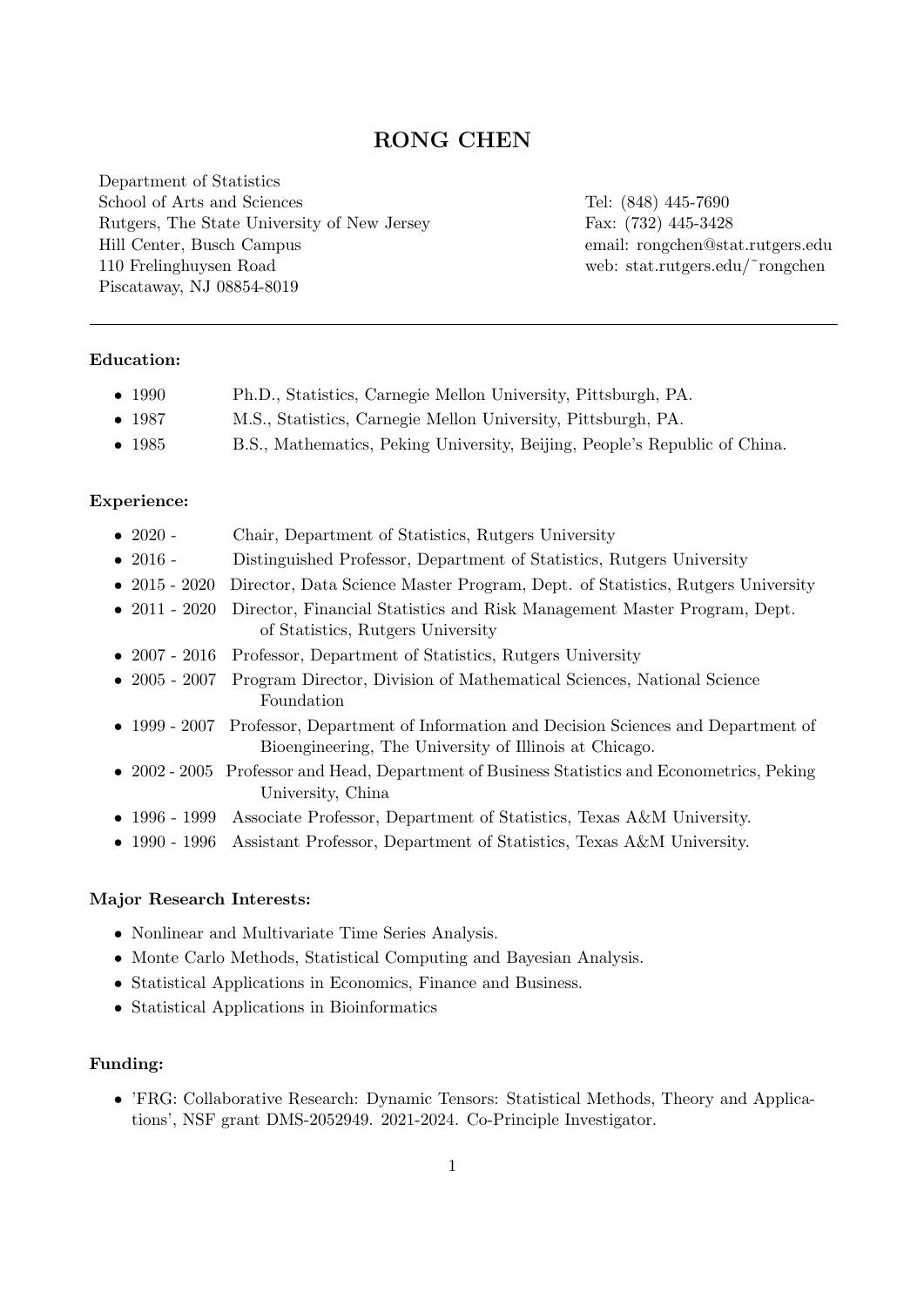- 'ATD: Anomaly Detection with Confidence and Precision', NSF grant DMS-2027855. 2020- 2023. Co-Principle Investigator.
- 'HDR TRIPODS: Data Science Principles of the Human-Machine Convergence', NSF grant CCF-1934924. 2019-2022. Investigator.
- 'BIGDATA:F: Statistical Learning with Large Dynamic Tensor Data', NSF grant IIS-1741390. 2017-2020. Principal Investigator.
- 'ADT: i-Group Learning and i-Detect for Dynamic Real Time Anomaly Detection with Applications in Maritime Threat Detection,' NSF grant DMS-1737857. 2017-2020. Principal Investigator.
- 'Nonlinear Dynamic Factor Models and Dynamic Factor Driven Functional Time Series Models', NSF grant DMS-1513409. 2015-2018. Principal Investigator.
- 'The Fifth International Conference on Finance, Insurance, Probability and Statistics', NSF grant DMS-1540863. 2015-2016. Principal Investigator.
- 'Collaborative Research: Modeling and Analysis of Fracture Network for Shale Gas Development and Its Environmental Impact', NSF grant DMS-1209085. 2012-2015. Principal Investigator.
- 'Analysis of Functional Time Series', NSF grant DMS-0905763. 2009-2013. Principal Investigator.
- 'ATD: Statistical Methods for Nuclear Material Surveillance Using Mobile Sensors', NSF grant DMS-0915139. 2009-2012. Co-Principle Investigator.
- 'Collaborative Research: Monte Carlo Study of Pseudoknotted RNA Molecules: Motifs, Structure and Folding.' NSF grant DMS-0800183. 2008-2012. Principal Investigator.
- 'Constrained Sequential Monte Carlo and Its Applications in Structural Bioinformatics: From Surface Patterns and Spatial Motif to Protein Function and Stability.' NIH grant R01 Gm068958. 2003-2007. Principal Investigator.
- 'Collaborative Research: Advanced Sequential Monte Carlo Methods and Applications' NSF grant DMS-0244541 (Focused Research Group Grant) 2003 - 2006. Principal Investigator.
- 'Collaborative Research: Sequential Monte Carlo Methods and Their Applications' NSF grant DMS-0073601 (Focused Research Group Grant) 2000 - 2003. Principal Investigator.
- 'Adaptive Bayesian Receivers in Fading Channels: A Sequential Monte Carlo Filtering Design Paradigm', NSF grant CCR-9980599. 2000-2003. Co-Principal Investigator.
- 'Monte Carlo Filters for Nonlinear and Non-Gaussian Dynamic Systems,' NSF grant DMS-9982846. 1999-2002. Principal Investigator
- 'Nonparametric Modeling and Prediction for Time Series Analysis', NSF grant DMS-9626113. 1996-1999. Principal Investigator.
- 'Nonlinear Time Series Analysis', NSF grant DMS-9301193. 1993-1996. Principal Investigator.
- 'Missing observation prediction for tidal analysis', Texas General Water Office. 1996. Co-Investigator.
- 'Protocols and Procedures for Environmental Impact, Mitigation and Recovery Data', Texas General Land Office. Co-Investigator.
- 'Spatial-temporal modeling and prediction of surface ozone level in Harris County, TX,' Texas Natural Resource Conservation Commission. 1994. Co-Investigator.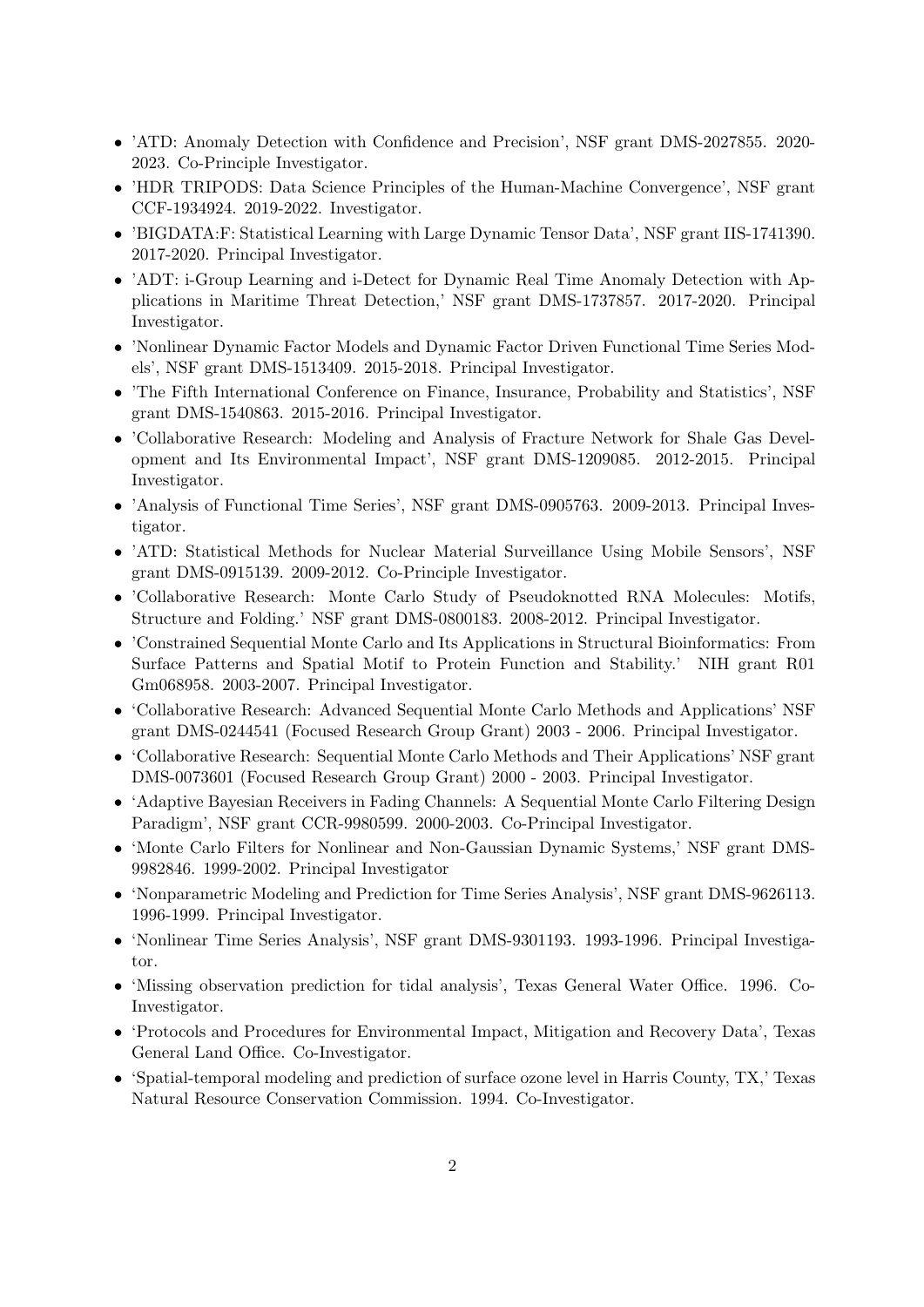#### Awards:

- Elected Member of International Statistical Institute (2011)
- Elected Fellow of Institute of Mathematical Statistics (2006)
- Elected Fellow of American Statistical Association (2002)
- 2001 College of Business Administration Alumni Award for Distinguished Research, University of Illinois at Chicago

#### Professional Services:

- Editorial Board
	- Co-Editor, Statistica Sinica, August, 2020-
	- Joint-Editor, Journal of Business & Economic Statistics, 2012-2015
	- Associate Editor, Statistical Science, 2009-2020
	- Associate Editor, J. American Statistical Association. 2001-2005, 2009-2012, 2017-2020
	- $-$  Associate Editor, Journal of Business & Economic Statistics. 1997-2003, 2018-2021
	- Associate Editor, Journal of Econometrics, 2012-2019
	- Associate Editor, Annals of Statistics, 2007-2012
	- Associate Editor, Statistica Sinica., 1998-2006
	- Associate Editor, Computational Statistics. 1997-2003
- Society Services
	- Member, Committee on Applied and Theoretical Statistics, The National Academies of Sciences, Engineering, Medicine. 2019-2021
	- Chair, Committee to Select Administrative Officers, Institute of Mathematical Statistics, 2015-2018
	- Member, Committee on Publications, American Statistical Association, 2008-2011.
	- Treasurer, Institute of Mathematical Statistics, 2007-2010
	- Chair, Committee on IMS Asia-Pacific Rim Conference Series. 2008.
	- Council member, International Society on Business and Industrial Statistics, 2005-2007.
	- Board member, International Chinese Statistical Association, 2002-2004.
	- Chair: Communication Committee, International Chinese Statistical Association. 2002.
	- Member, ASA Scientific Freedom and Human Rights committee. 1995-1997
- Conference Organizer
	- Co-Chair, Organizing committee and local committee, The Fifth IMS Sponsored International Workshop on Finance, Insurance, Probability and Statistics (IMS-FIPS2015), 2015, New Brunswick.
	- Co-Chair, Organizing committee, 2014 International Symposium of Financial Engineering and Risk Management (FERM2014), 2014, Beijing, China.
	- Co-Chair, IMS Program Committee, Joint Statistics Meeting (JSM) 2011, Miami.
	- Co-Chair, Organizing committee, 2010 International Symposium of Financial Engineering and Risk Management (FERM2010), 2010, Taipei, Taiwan.
	- Chair: Organizing committee, 2004 International Symposium on Business Statistics, Beijing, China.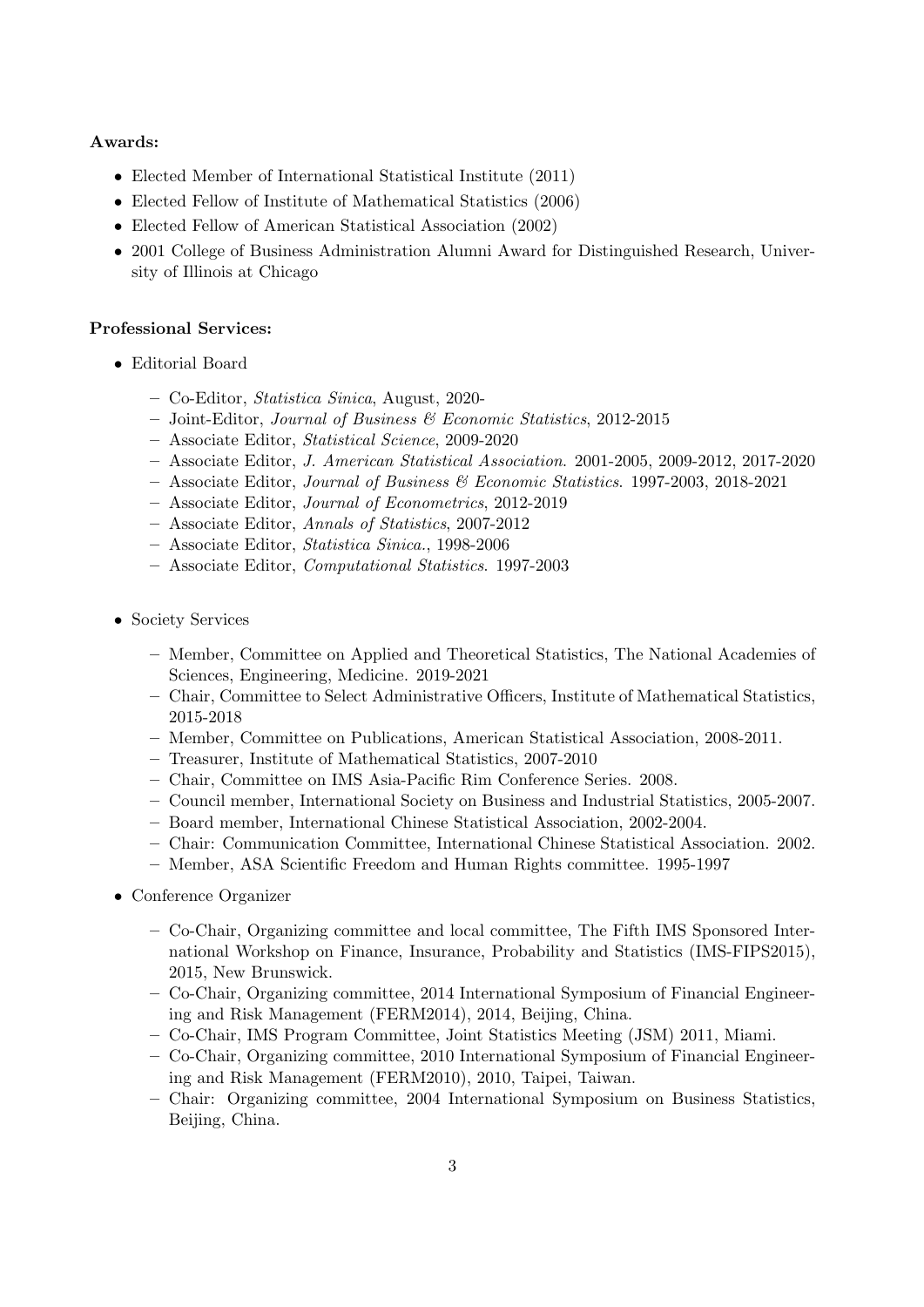- Co-Chair: Organizing committee, 2001 ICSA Applied Statistics Symposium, Chicago
- Other Services
	- External Academic Advisor, Master of Arts in Quantitative Analysis for Business, and Bachelor of Business Administration in Business Analysis, College of Business, City University of Hong Kong. 2014-2017.
	- External Examiner, Department of Statistics, Chinese University of Hong Kong. 2003- 2005, 2013-2016
	- Panel Reviewer for National Science Foundation and National Security Agency.
	- Proposal Reviewer for National Science Foundation, National Security Agency,
	- Refereed more than 200 papers for more than 25 different journals.
	- Book Review for Journal of American Statistical Association, International Journal of Forecasting

## University Services:

- Chair, Department of Statistics (2020–)
- Director, Data Science Program (2015-2020)
- Director, Financial Statistics and Risk Management Program (2011-2020 )
- Member, Curriculum Committee, Graduate School, (2015-2018)
- Member, SAS Appointment and Promotion Committee (2011-2014)
- Chair, Department FSRM program planning committee (2008-2011)
- Member, Department Faculty Search Committee (2008-2009, 2011-2012)
- Member, Department Social Committee (2011-2012)
- Member, Department Space Committee (2008-2009)
- Member, Department Ph.D qualifying exam committee (2008–)

## Professional Societies:

- Institute of Mathematical Statistics
- American Statistical Association
- International Statistical Institute

## US Patent:

• US Patent 6,725,025: 'Interference Cancellation Among Wireless Units Using Gibbs Sampling'

## Book:

Tsay, R.S. and Chen, R. (2018), Nonlinear Time Series Analysis, John Wiley & Sons, Hoboken, NJ.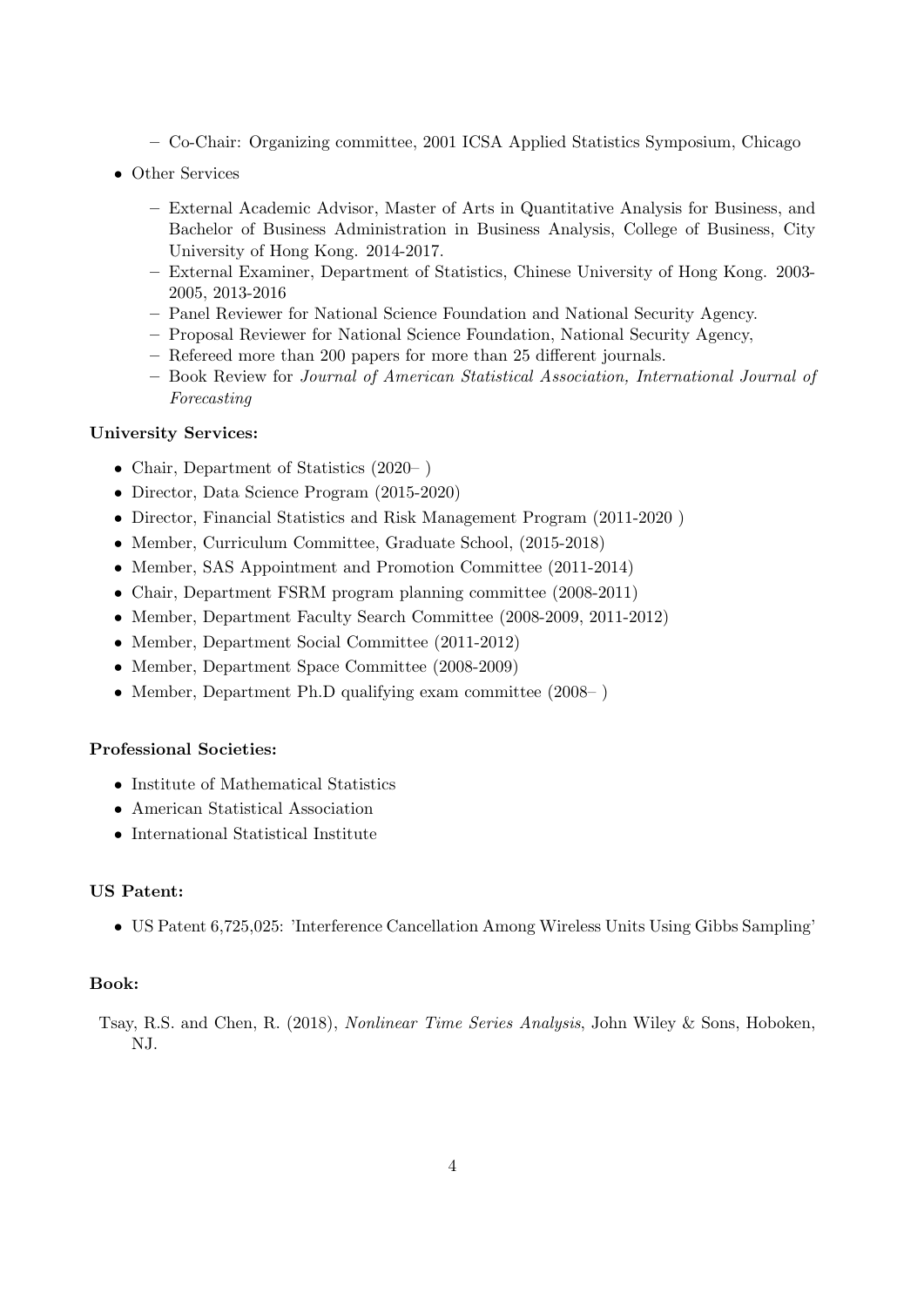#### Refereed Journal Publications:

- [1] Chen, R. and Tsay, R.S. (1991) 'On the ergodicity of TAR(1) processes', The Annals of Applied Probability, 1, 613-634.
- [2] Chen, R. and Tsay, R.S. (1993) 'Functional coefficient autoregressive models', Journal of American Statistical Association, 88, 298-308.
- [3] Chen, R. and Tsay, R.S. (1993) 'Nonlinear additive ARX models', Journal of American Statistical Association, 88, 955-967.
- [4] Liu, J.S. and Chen, R. (1995) 'Blind deconvolution via sequential imputation', Journal of American Statistical Association, 90, 567-576.
- [5] Chen, R., Liu, J.S. and Tsay, R.S. (1995) 'Additivity tests for nonlinear autoregressive models', Biometrika, 82, 369-383.
- [6] Chen, R. (1995) 'Threshold variable selection of open-loop threshold AR models', Journal of Time Series Analysis, 16, 461-481
- [7] Chen, R. and Li, T. (1995) 'Blind restoration of linearly degraded discrete signals by Gibbs sampler', IEEE Transactions on Signal Processing, 43, 2410-2413
- [8] Chen, R. (1996) 'A nonparametric multi-step prediction estimator in Markovian structures', Statistica Sinica, 6, 603-615
- [9] Chen, R. and Liu, J.S. (1996) 'Predictive updating methods with applications to Bayesian classification', Journal of the Royal Statistical Society, Series B, 58, 397-415
- [10] Chen, R. and Tsay, R.S. (1996) 'Nonlinear transfer functions', Journal of Nonparametric Statistics, 6, 193-204.
- [11] Cheng, Q., Chen, R. and Li, T. (1996) 'Simultaneous wavelet estimation and deconvolution of reflection Seismic signals via Gibbs sampler', IEEE Transactions on Geoscience and Remote Sensing, 34, 377-384
- [12] Chen, R. (1996) 'Incorporating extra information in nonparametric smoothing', Journal of Multivariate Analysis, 58, 133-150
- [13] Carroll, R.J., Chen, R., Li, T-H, Newton, H.J., Schmiediche, H. and Wang, N. (1997) 'Trends in ozone exposure in Harris County, Texas', Journal of American Statistical Association, (discussion paper), 92, 392-415
- [14] Härdle, W., Chen, R. and Luetkepohl, H. (1997). 'A review of nonparametric time series analysis', International Statistical Review, 65, 49-72
- [15] Linton, O. Chen, R. Wang, N. and Härdle, W. (1997). 'An analysis of transformation for additive nonparametric regression', Journal of American Statistical Association, 92, 1512- 1521
- [16] Liu, J.S. and Chen, R. (1998) 'Sequential Monte Carlo methods for dynamic systems', Journal of American Statistical Association, 93, 1032-1043
- [17] Liu, J.S. Chen, R. and Wong, W.H. (1998) 'Rejection control and importance sampling', Journal of American Statistical Association, 93, 1022-1031
- [18] Chen, R. and Fomby, T. (1999) 'Forecasting with stable seasonal pattern models with an application of Hawaiian tourist data', Journal of Business  $\mathscr B$  Economic Statistics, 17, 497-504
- [19] Speed, F.M., Smith, W.B., Chen, R., and Speed, F.M. Jr (1999), 'Analysis of tidal data and datums: Accessible examples of harmonic modeling with autocorrelation and imputation', Communications in Statistics, Part  $A$  – Theory and Methods, 28, 2947-2965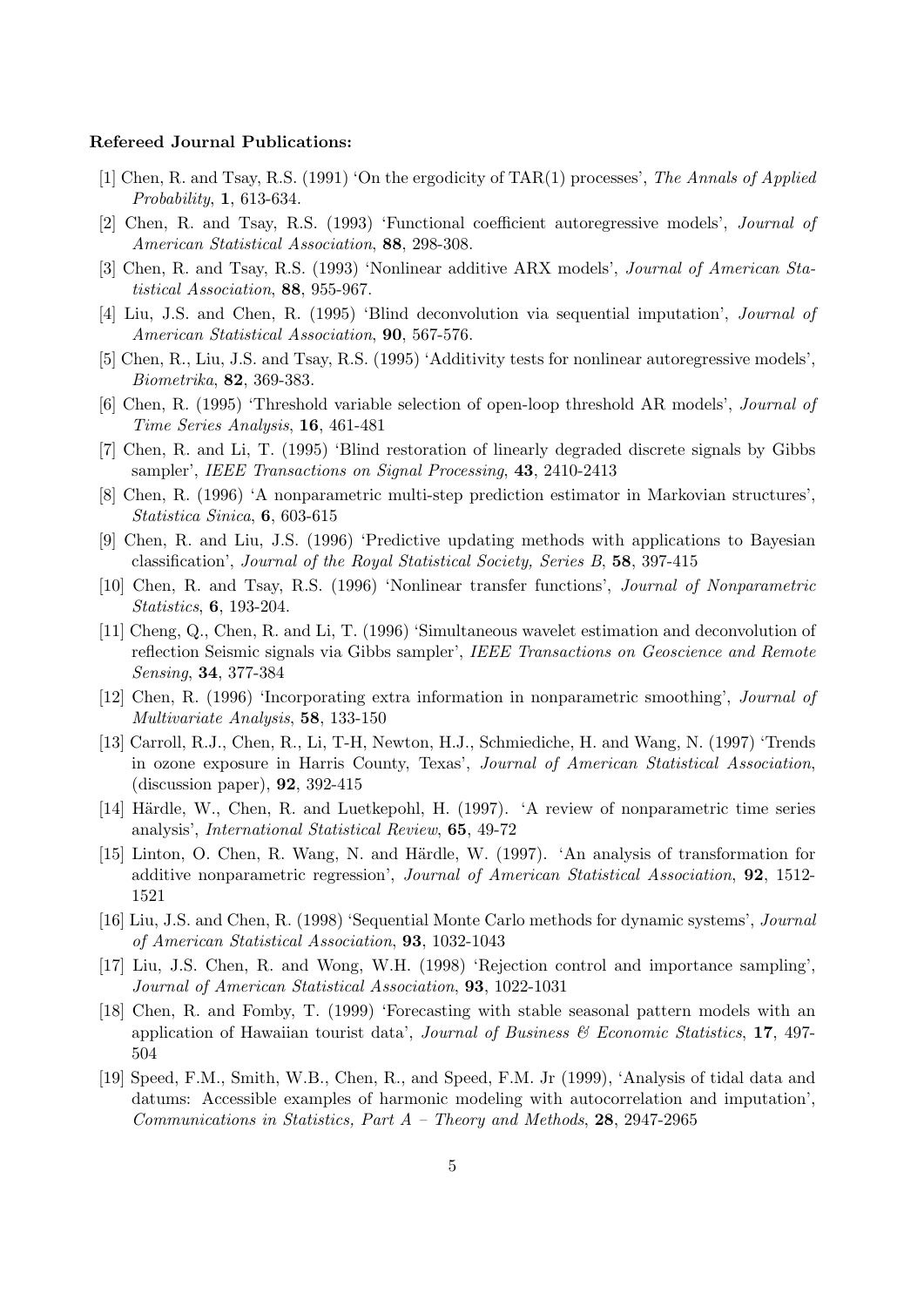- [20] Chen, R. and Liu, J.S. (2000) 'Mixture Kalman Filters', Journal of the Royal Statistical Society, Series B, 62, 493-508
- [21] Chen, R., Wang, X. and Liu, J.S. (2000) 'Adaptive Joint Detection and Decoding in Flat-Fading Channels via Mixture Kalman Filtering'. IEEE trans. information theory, 46, 2079- 2094
- [22] Wang, X. and R. Chen. (2000) 'Adaptive MAP multiuser detection for synchronous CDMA with Gaussian and non-Gaussian noise', IEEE trans. signal processing, 48, 2013-2028
- [23] Chen, R. and Liu, L. (2001) 'Functional coefficient autoregressive models: estimation and tests of hypotheses', J. Time Series Analysis, 22, 151-174
- [24] Wang, X. and R. Chen. (2001) 'Blind Turbo equalization in Gaussian and impulsive noises. IEEE trans. Vehicular Technology, 50, 1092-1105
- [25] Liu, L-M, Bhattacharyya, S., Sclove, S.L., Chen, R. and Lattyak, W.J. (2001) 'Data mining on time series: an illustration using fast-food restaurant franchise data', *Computational Statistics* and Data Analysis, 37, 455-476
- [26] Wang, X., Chen, R. and Liu, J.S. (2002) 'Monte Carlo Bayesian signal processing for wireless communication', IEEE trans. VLSI Signal Process, 30, 89-105
- [27] Chen, R., Liu, J.S., and Wang, X. (2002) 'Convergence Properties of the Gibbs Sampler in Some Digital Communications Problems', IEEE trans. Signal Process, 50, 255-270
- [28] Wang, X., Chen, R. and Guo, D. (2002) 'Delayed Pilot Sampling for Mixture Kalman Filter with Application in Fading Channels', IEEE trans. Signal Process, 50, 241-254
- [29] Chen, R. and J.S. Liu. (2002) Discussion of ' Spatial-Temporal Nonlinear Filtering Based on Hierarchical Statistical Models' by M. E. Irwin, N. Cressie, and G. Johannesson. Test, 11, 282-284.
- [30] Liang, J, Zhang, J. and Chen, R. (2002) 'Statistical geometry of packing defects of lattice chain polymer for enumeration and sequential Monte Carlo method', Journal of Chemical Physics, 117, 3511-3521
- [31] Guo, D. Wang, X. and Chen, R. (2003) 'Nonparametric Adaptive Detection in Fading Channels Based on Sequential Monte Carlo and Bayesian Model Averaging', Annuals of Institute of Statistical Mathematics, 55, 423-436.
- [32] Zhang, J., R. Chen, C. Tang and J. Liang (2003) 'Origin of scaling behavior of protein packing density: A sequential Monte Carlo study of compact long chain polymer', Journal of Chemical Physics, 118, 6102-6109
- [33] Chen, R., Yang, L. and Hafner, C. (2004) 'Nonparametric multi-step prediction in time series', Journal of the Royal Statistical Society, Series B. 66, 669-686.
- [34] Guo, D., Wang, X., and Chen, R.(2004) 'Wavelet-based Sequential Monte Carlo Blind Receivers in Fading Channels with Unknown Channel Statistics', IEEE Transactions on Signal Processing. 52, 227-239
- [35] Zhang, J., Chen, Y., Chen, R., and Liang, J. (2004) 'Importance of chirality and reduced flexibility of protein side chains: A study with square and tetrahedral lattice models', Journal of Chemical Physics, 121, 592-603
- [36] Hjellvik, V., Chen, R., and Tjøstheim, D. (2004) 'Nonparametric estimation and testing in panels of intercorrelated time series', Journal of Time Series Analysis 25, 831-872
- [37] Guo, D., Wang, X. and Chen, R. (2004) 'Multilevel Mixture Kalman Filter', EURASIP Journal on Applied Signal Processing, Special issue on Particle Filtering, 15, 2255-2266.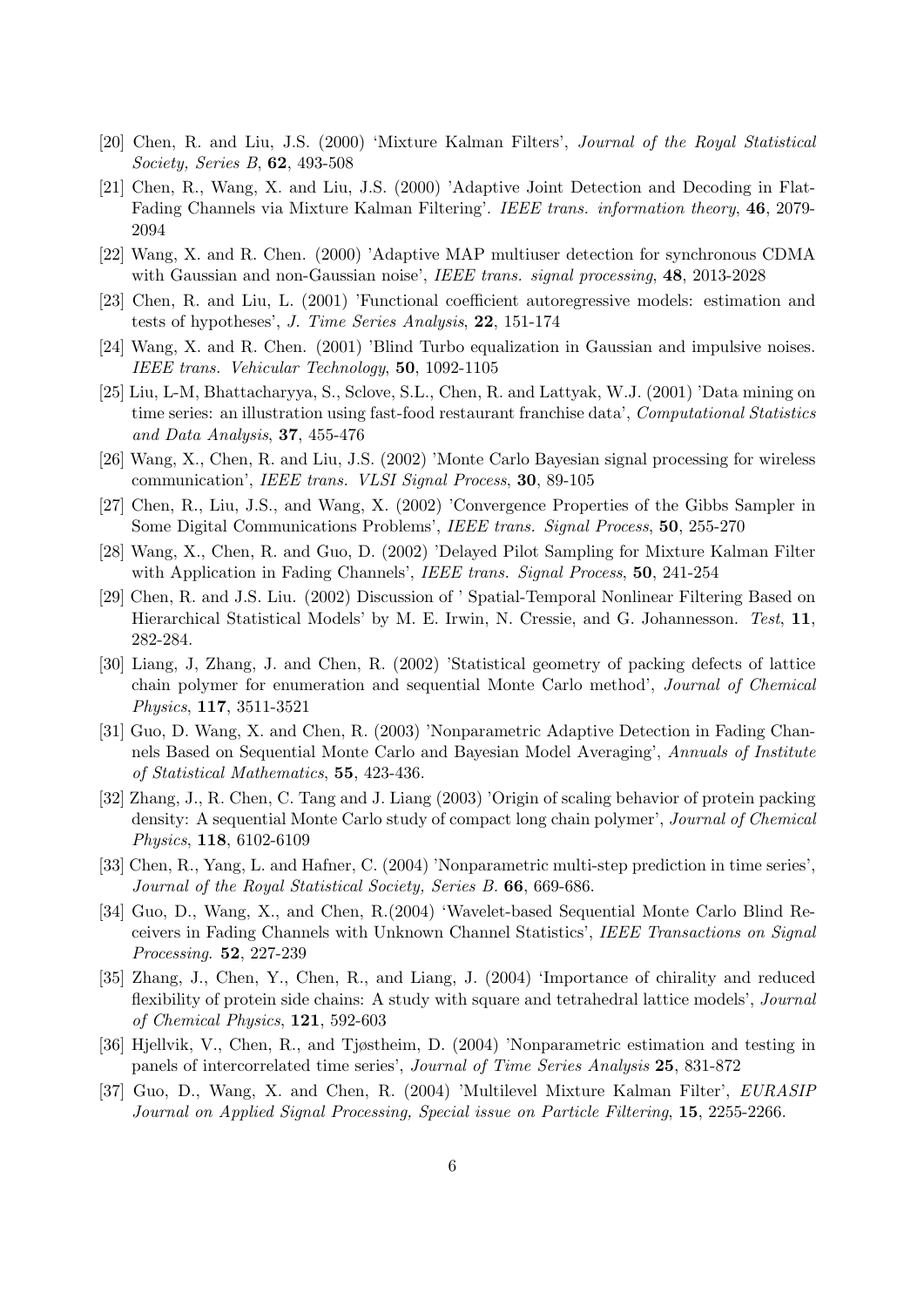- [38] Guo, D., Wang, X. and Chen, R. (2005) 'New Sequential Monte Carlo Methods for Nonlinear Dynamic Systems', Statistics and Computing. 15, 135-147
- [39] Lin, M., Zhang, J., Cheng, Q. and Chen, R. (2005) 'Independent particle filters', Journal of American Statistical Association, 100, 1412-1421.
- [40] Liu, J.M, Liu, L-M and Chen, R. (2006) 'Modeling hourly electricity loads using a semiparametric time series approach', Journal of Forecasting, 25, 537-559.
- [41] Zhang, J., Chen, R. and Liang, J. (2006) 'Empirical potential function for simplified protein models: combining contact and local sequence structure descriptors', PROTEINS: Structure, Function, and Bioinformatics, 63, 949-960.
- [42] Zhang, J., Lin, M., Chen, R., Liang, J. and Jun S. Liu (2007) Monte Carlo sampling of Near-Native structures of proteins with applications', *PROTEINS: Structure, Function, and* Bioinformatics, 66, 61-68.
- [43] Wu, S, and Chen, R. (2007) 'Threshold variable selection and threshold variable driven switching autoregressive models', *Statistica Sinica*, 17, 241-264.
- [44] Zhang, J.L., Lin, M, Liu, J.S. and Chen. R. (2007) 'Lookahead and piloting strategies for variable selection', Statistica Sinica, 17, 985-1005.
- [45] Chen, C.T., Chen, R. and Bassett, G.W. (2007) 'Fundamental Indexation via Smoothed Cap Weights', J. Banking & Finance, 31, 3486-3502.
- [46] Lin, M., Chen, R. and Liang, J. (2008) 'Statistical geometry of lattice chain polymers with voids of defined shapes: Sampling with strong constraints', J. Chemical Physics, 128(084903). 1-12
- [47] Zhang, J., Lin, M., Chen, R., Wang, W. and Liang, J. (2008) 'Discrete State Model and Accurate Estimation of Loop Entropy of RNA Secondary Structures', J. Chemical Physics, 128(125107), 1-10
- [48] Lin, M., Lu, H., Chen, R. and Liang, J. (2009) 'Generating properly weighted ensemble of conformations of proteins from sparse or indirect distance constraints', J. Chemical Physics,  $129(094101), 1-13.$
- [49] Feng, X., Chen, R. and Bassett, G.W. (2009) 'Quantile Momentum', Statistics and Its Interface, **1**, 243-254.
- [50] Cai, A.M., Tsay, R.S. and Chen, R. (2009) 'Variable selection in linear regression with many predictors', J. Computational and Graphical Statistics, 18, 573-591
- [51] Zhang, J., Dundas, J., Lin, M., Chen, R., Wang, W. and Liang, J. (2009) 'Prediction of geometrically feasible three dimensional structures of Pseudoknotted RNA through free energy', RNA, 15, 2248-2263.
- [52] Liu, J.M., Chen, R. and Yao, Q. (2010) 'Nonparametric transfer function models', J. Econometrics, 157 151-164.
- [53] Lin, M., Chen, R. and Mykland, P. (2010) 'On generating Monte Carlo samples of continuous diffusion bridges', Journal of American Statistical Association, 105, 820-838.
- [54] Chen, R., Lin, M. and Guo, R. (2010) 'Self-Selection in Decision to Withdraw IPOs', Journal of American Statistical Association, 105, 1297-1309.
- [55] Kang, Z., Zhang, L. and Chen, R. (2010) 'Forecasting return volatility in the presence of microstructure noise', Statistics and Its Interface, 3, 145-158.
- [56] Chen, R., Liang, H. and Wang, J. (2011) 'Determination of linear components in additive models', Journal of Nonparametric Statistics, 23, 367-383.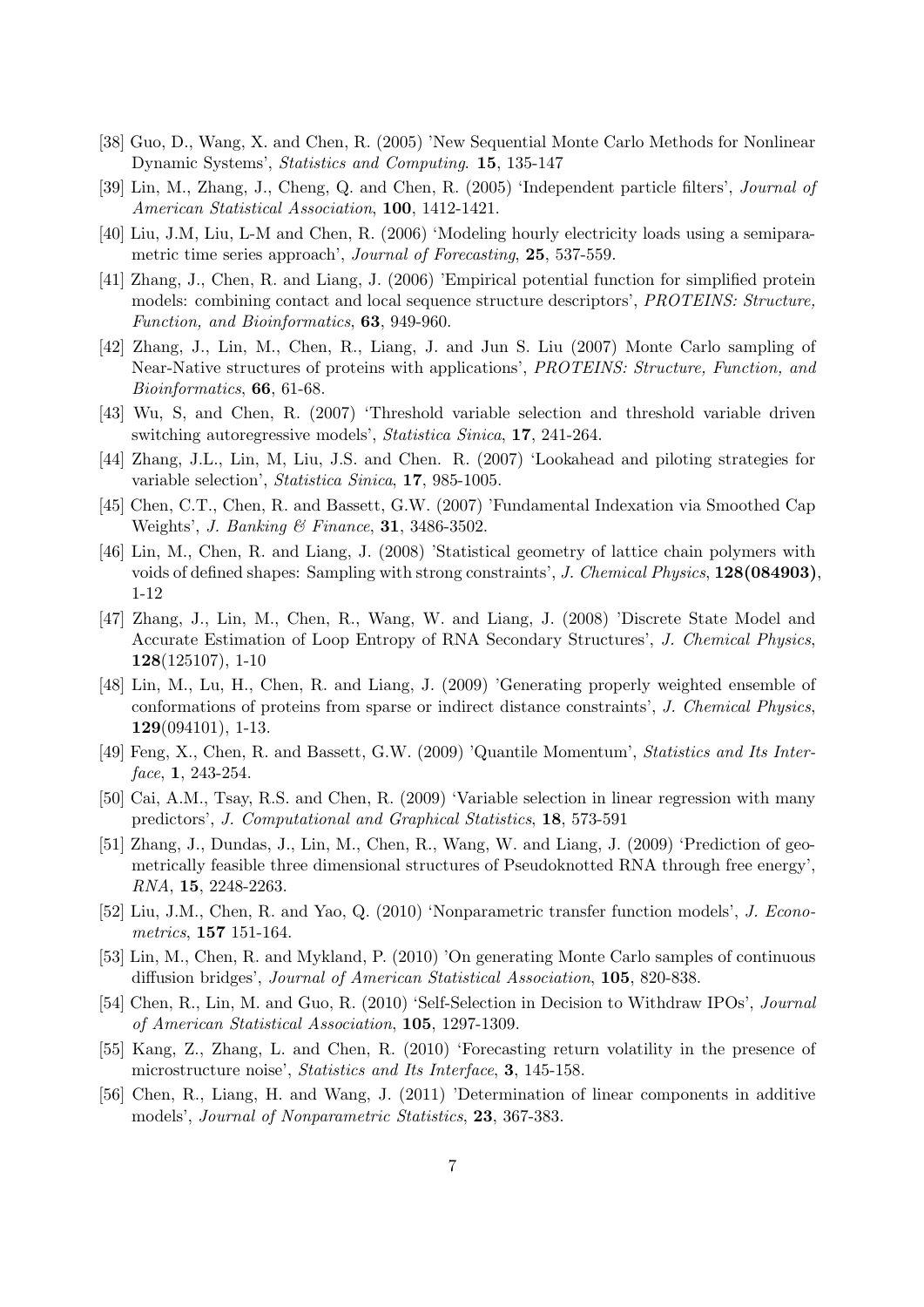- [57] Lin, M., Zhang, J., Lu, H-M, Chen, R. and Liang J. (2011) 'Constrained proper sampling of conformations of transition state ensemble during protein folding'. Journal of Chemical Physics, 134(075103) 1-13.
- [58] Chen, S., Chen, R., Ardell, G. and Lin, B. (2011) 'End-of-day stock trading volume prediction with a two-component hierarchical model', *Journal of Trading*, summer, 1-8.
- [59] Wang, J., Hua, L. and Chen, R. (2012) 'A state-space model approach for modeling HIV infection dynamics', Journal of Time Series Analysis, 33, 841-849.
- [60] Chen, S., Min, W. and Chen, R. (2013) 'Model identification for time series with dependent innovations', Statistica Sinica, 23, 873-899.
- [61] Lin, M., Chen, R. and Liu, J.S. (2013) 'Lookahead strategies for sequential Monte Carlo', Statistical Science, 28, 69-94.
- [62] Cheng, J., Xie, M., Chen, R. and Roberts, F. (2013) 'A latent source model to detect multiple spatial clusters with application in a mobile sensor network for surveillance of nuclear materials', Journal of American Statistical Association, 108, 902-913.
- [63] Li, W., Tan, Z., and Chen, R. (2013) 'Two-stage importance sampling with mixture proposals', Journal of American Statistical Association, 108, 1350-1360.
- [64] Liu, X., Cai, Z. and Chen, R. (2015) 'Functional Coefficient Seasonal Time Series Model with an Application of Hawaii Tourism Data', Computational Statistics, 33, 719-744.
- [65] Zheng, T., Xiao, H. and Chen, R. (2015) 'Generalized ARMA Models with Martingale Difference Errors', Journal of Econometrics, 189, 492-506
- [66] Li, W., Tan, Z., and Chen, R. (2016) 'Efficient Sequential Monte Carlo with Multiple Proposals and Control Variates', Journal of American Statistical Association, 111, 298-313
- [67] Liu, X. and Chen, R. (2016) 'Regime-switching factor models for high-dimensional time series', Statistica Sinica, 26 1427-1451
- [68] Liu, X., Xiao, H. and Chen, R. (2016), 'Convolutions autoregressive models for functional time series', J. Econometrics, 194, 263-282
- [69] Lin, M., Suess, E., Shumway, R. and Chen, R. (2016), 'Bayesian deconvolution of signals observed on arrays', J. Time Series Analysis, 37, 837-850.
- [70] Chang, K., Chen, R. and T. Fomby, T., (2017) 'Prediction-based adaptive compositional model for seasonal time series analysis', Journal of Forecasting, 36, 842-853
- [71] Zheng, T. and Chen, R. (2017) 'Dirichlet ARMA models for compositional time series', J. Multivariate Analysis, 158, 31-46.
- [72] Grelaud, A., Mitra, P., Chen, R. and Xie, M. (2018) 'A dynamic system approach to real time nuclear source detection with mobile sensor networks', Applied Stochastic Models in Business and Industry, 34, 4-19
- [73] Zhang, B. and Chen, R. (2018) 'Nonlinear time series clustering based on Kolmogorov-Smirnov 2D statistic', Journal of Classification, 35 394-421
- [74] Zhao, Z., Zhang, Z. and Chen, R. (2018) 'Modeling Maxima with Autoregressive Conditional Fréchet Model'. J. Econometrics, 207, 325-351.
- [75] Wang, D., Liu, X. and Chen, R. (2019) 'Matrix factor models for high dimensional time series', J. Econometrics, 208, 231-248
- [76] Wei, X., Zhang, P., Chen, R. and Zhou, Z. (2019) 'A nonparametric Bayesian framework for short-term wind power probabilistic forecast', IEEE Transactions on Power Systems, 34, 371-379